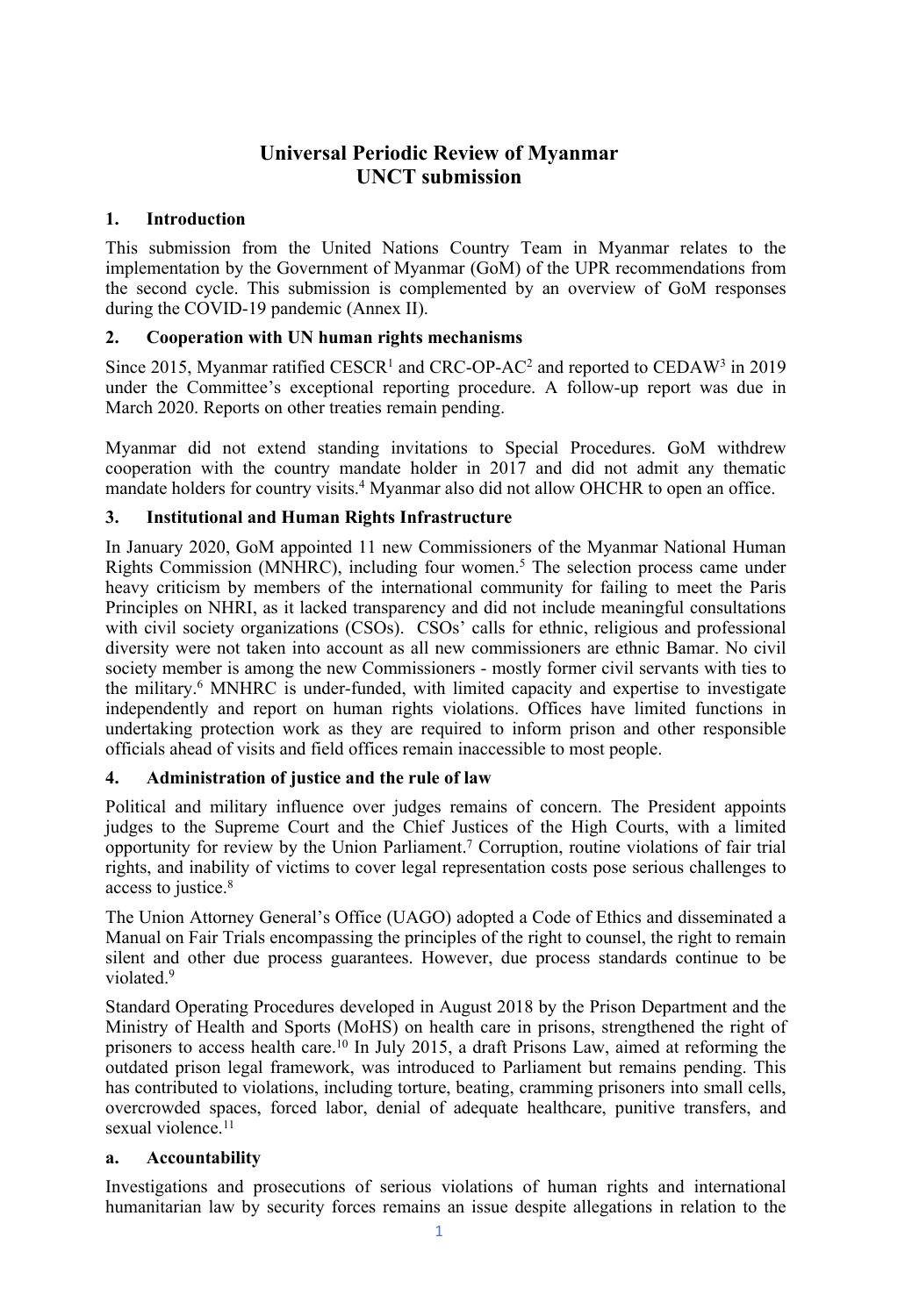2016 and 2017 security operations in Rakhine, and to armed conflict in Kachin, Shan and Kayin. The court martial that ended in June 2020 demonstrated lack of transparency.

Constitutional and legal provisions shield the military from prosecution by civilian authorities or by military courts from several crimes. This lack of accountability opens for <sup>a</sup> culture of impunity. 12 In November 2018, seven Tatmadaw soldiers, sentenced to 10 years in prison for executing 10 Rohingya, <sup>13</sup> were pardoned by Senior General Min Aung Hlaing after less than <sup>a</sup> year in detention. 14

In June 2018, GoM established the Independent Commission of Enquiry to investigate allegations of human rights violations in Rakhine. The Commission had inadequate capacities to undertake independent investigations, and under its terms of reference, its recommendations were to be directed to enhancing peace and stability and ensuring rule of law.<sup>15</sup> The Commission submitted its final report to the President on 21 January 2020. The President'<sup>s</sup> office released the executive summary, recommendations, and 13 annexes but not the full report. No public information is available on methodology, sources, and basis for legal conclusions.

### **b. Juvenile justice**

The enactment of the Child Rights Law in 2019 represented <sup>a</sup> significant change from the pre-existing punitive-focused juvenile justice system to <sup>a</sup> more child-centred, restorative and rehabilitation-oriented one. This law includes provisions on protection and assistance of child victims and witnesses and provides stronger legal protection for children in the context of armed conflict. Minimum age for criminal responsibility was raised from eight to 10 years, still below the recommended age set by international standards. It also established juvenile courts with jurisdiction over all offences, irrespective of the nature of the offence. Juvenile courts have been constituted in township courts in Yangon and Mandalay Regions. <sup>16</sup> Where juvenile courts do not exist, the presiding judge of the township court serves as the juvenile judge.<sup>17</sup>

### **5. Economic and Social rights**

#### **a. Right to Education**

Under the revised 2015 National Education Law (NEL), all citizens have the right to access education and opportunities for lifelong learning. Section 17 stipulates that free compulsory primary education shall be implemented and expanded to other levels in successive stages. NEL refers to citizens, excluding individuals whose citizenship is not recognized.

In February 2017, the Ministry of Education (MoE) launched the National Education Strategic Plan 2016-2021, as Myanmar'<sup>s</sup> first policy framework to guide education investments. MoE is undertaking basic education reform as par<sup>t</sup> of the NESP implementation, establishing <sup>a</sup> new Kindergarten (KG) +12<sup>18</sup> Basic Education system. <sup>A</sup> new curriculum for KG was introduced in the 2016-2017 school year, followed by new textbooks for Grade 1 in 2017-2018, Grade 2 in 2018-2019, and Grade 3 and Grade 6 in the 2019-2020 school years.

The Government budget allocation to education has increased steadily from 6.8 per cent in 2015-2016 to 8.41 per cent for the 2019-2020 fiscal year. According to NEL, budget allocations to the education sector should be 20 per cent of public expenditure.

School enrollments increased. Net enrollment rate for primary school increased from 88 per cent in 2010 to 94 per cent in 2017; 52 per cent to 71 per cent for middle school; and 26 per cent to 44 per cent for high school. 19 Still, many children remain out of school. Economic hardship, poor quality and relevance of education, are among the reasons for school dropouts. This is compounded with rural-urban, State and Region disparities. <sup>20</sup> Children in Myanmar have lower rates of enrolment and low completion of primary education compared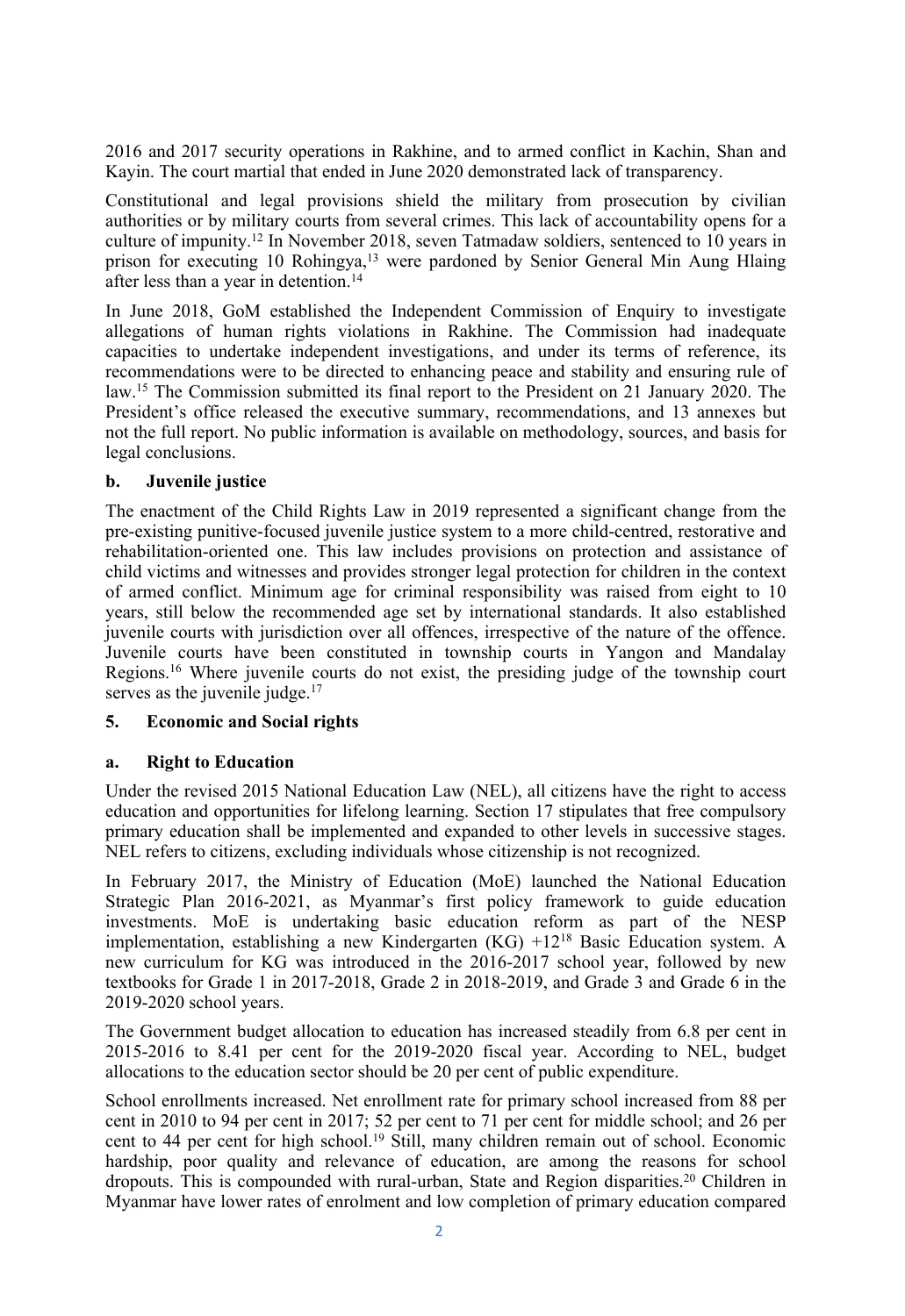to other South-East Asian countries. More than two million children aged 5-17 remain out of school, and an estimated 232,000 children with disabilities do not attend school.

In conflict-affected areas, restrictions on mobility, increasing insecurity, and attacks on schools, including use of schools by security force, have also obstructed access to education. While military use of schools is usually of temporary nature, it disrupts education and puts children and school personnel at risk.

Access to primary, secondary and tertiary education for Rohingya is particularly challenging mostly due to the absence of accredited schools or teachers in their communities, combined with movement restrictions. These have led to the denial of access to education beyond primary school for Rohingya, including those displaced in central Rakhine since 2012. In 2018, only 892 Muslim students were enrolled in two high schools across Rakhine State. 21

#### **b. Poverty and sanitation**

Despite rapid economic growth and <sup>a</sup> reduction in poverty between 2005 and 2017, the portion of population classified as vulnerable to poverty is expanding. <sup>22</sup> Between 2005 and 2017, the number of people living in poverty was halved from 48.2 per cent to 24.8 per cent and in 2017, the number of poor people declined from 18.7 million in 2005 to 11.8 million.<sup>23</sup> Despite this progress, many households live just above the poverty line and shocks could push them back into poverty.

Economic and development disparities among States and Regions increase vulnerability to poverty. Chin and Rakhine have poverty rates twice the national average. Rakhine had the second highest percentage of people in the lowest wealth group after Ayeyarwady Region.<sup>24</sup> Poverty is predominant in rural areas and people living in urban areas are 6.7 per cent less at risk of destitution. 25 Poverty is magnified by natural disasters and many rural areas continue to be affected by long-standing conflicts. In 2019, 55 per cent of children lived under poverty with an estimated 460,000 children requiring humanitarian assistance. Chin and Rakhine have the highest number of children living in poverty (63.4 per cent and 49.1 per cent respectively). Due to lack of adequate water and sanitation facilities, five million children lack access to an improved water supply and 1.4 million children are without access to toilet facilities.

### **c. Child and maternal mortality**

Despite <sup>a</sup> nine-fold increase in investment by GoM in health care between 2012 and 2016, children continue to suffer from high levels of mortality. Children under five have <sup>a</sup> mortality ratio of 50 per 1000 live births. <sup>26</sup> Only 51 per cent of children under six months are exclusively breastfed and only 16 per cent under two years receive the minimum acceptable diet. Pregnancy-related mortality is 227 per 100,000 live births. Only 37 per cent of women deliver in health facilities with numbers as low as 14.7 per cent in Chin State; 60.2 per cent are assisted by skilled providers while giving birth (29.7 per cent in Rakhine; 35.6 per cent in Chin). About 47 per cent of women aged 15-49 are anemic.

As <sup>a</sup> result, 29 per cent of children under five continue to be stunted and 8 per cent severely stunted (chronic undernourishment) while 7 per cent are wasted, and 1 per cent severely wasted (acute under-nutrition).<sup>27</sup> In Chin State 41 per cent of children are stunted, while rates for Kayah are at 39.7 per cent, in Rakhine 37.5 per cent, Ayeyarwady 37.2 per cent, and Shan 36.5 per cent.

### **d. Birth registration**

Over <sup>a</sup> million children under the age of five are not registered at birth. In Kachin and Shan, almost 70 per cent of children lack birth certificates. In Rakhine, the situation of Rohingya has been exacerbated by continued movement restrictions, challenges to access medical services<sup>28</sup> and recording the ethnicity of the parents of the child on the birth certificate as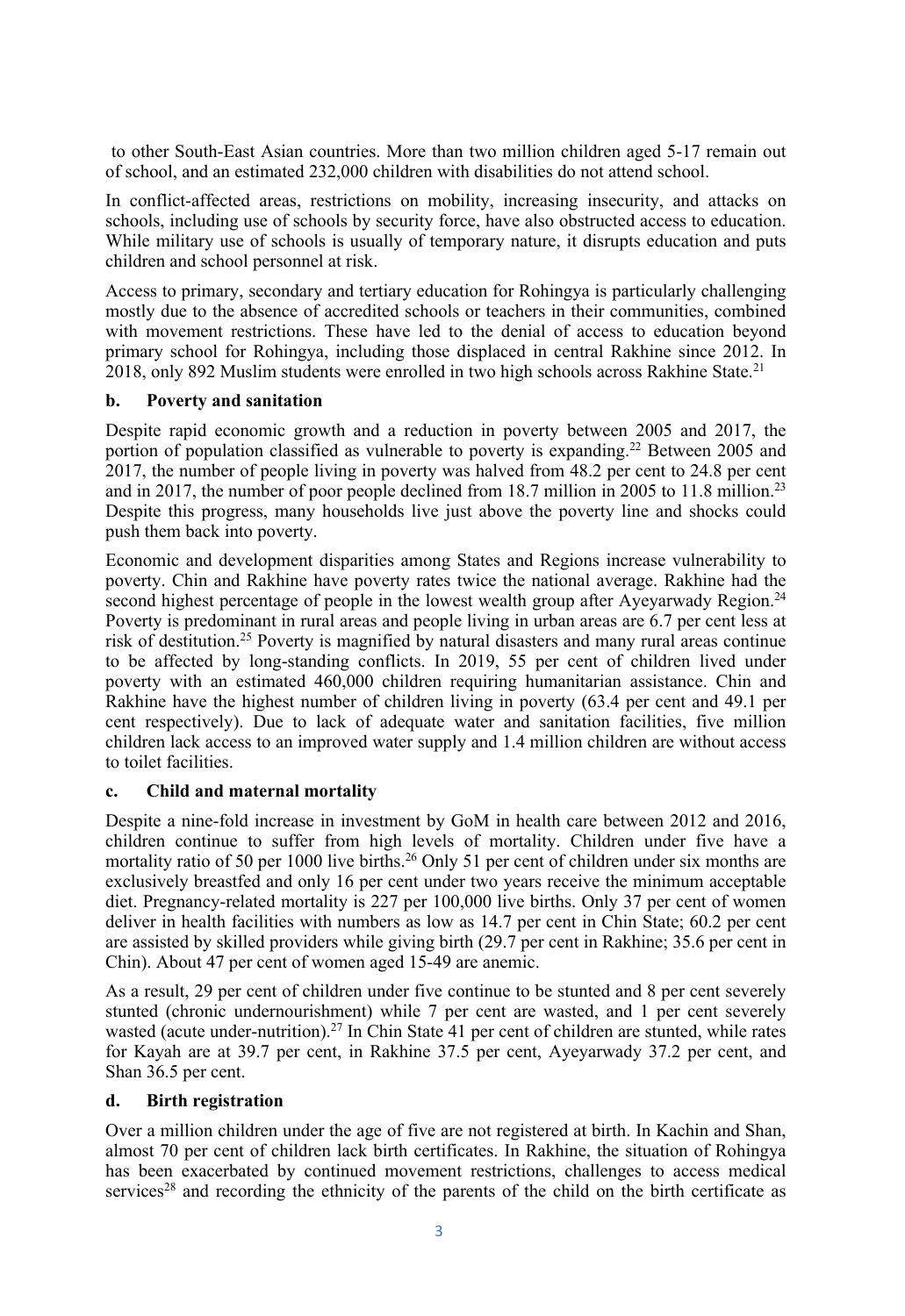"Bengali". Since 2019, all birth certificates include the statement "this certificate shall not be used to testify for citizenship status."<sup>29</sup> People are unable to access life-saving medical care and pregnan<sup>t</sup> women are forced to deliver babies with traditional birth attendees often in unsafe and unhygienic places. 30

### **e. Land rights**

Land grabbing by governmen<sup>t</sup> and private entities remains <sup>a</sup> major cause for concern across Myanmar. Estimates place land confiscations in the millions of acres over several decades. Ongoing armed conflicts and ensuing massive displacement allow armed forces, ethnic armed organisations (EAOs), businesses, and civilians to grab vast swathes of lands. In Rakhine, following the October 2016 and August 2017 security operations,<sup>31</sup> different actors have occupied and/or used housing, land and property of displaced populations.

Myanmar'<sup>s</sup> legal framework poses additional challenges. GoM adopted <sup>a</sup> National Land Use Policy in 2016 and committed to <sup>a</sup> national land law, currently under development. There is no effective land registration system, no system to recognize customary or communal land, and no mechanism to compensate owners for confiscated land. National Land Use Policy addressed the right to land tenure. The 2019 Land Acquisition, Resettlement and Rehabilitation Law increases risks to security of land tenure as it contains overly broad provisions on "public purposes" for confiscation.

Amendments to the Vacant, Fallow and Virgin Land Management Act came into force in September 2018 and concerns are that it may be used to dispossess people of their land without adequate notice. Lacking <sup>a</sup> conflict-sensitive approach, IDPs and refugees who are not physically presen<sup>t</sup> on their land are likely to be disproportionately affected in terms of enjoyment of HLP right and consequen<sup>t</sup> access to sustainable solutions. At least three quarters of the land classified as virgin, vacant or fallow is in ethnic States of Chin, Kachin, and Rakhine. 32

### **6. Gender equality and women'<sup>s</sup> empowermen<sup>t</sup>**

In 2018, Myanmar ranked 148 of 188 countries on the Gender Inequality Index. <sup>33</sup> Gender inequality remains entrenched in legal, economic, and social frameworks. The 2008 Constitution broadly enshrines the principle of non-discrimination against any citizens on several grounds. 34 It promotes equal rights to work and salary for women and men but recognizes that certain positions are suitable to men only. 35

Lacking <sup>a</sup> comprehensive legal definition of discrimination against women, gender-based discrimination pervades existing laws and policies reinforcing stereotypical roles of men and women in family and society. This is particularly evident in legislation relating to family law, marriage, divorce, distribution of marital assets, inheritance rights, custody and guardianship and citizenship. No policy changes have been made since the last UPR.

Women are largely absent from decision-making positions and governance structures remains male-dominated. <sup>36</sup> Only 1.5 per cent women hold senior civil service positions such as director-general. Women'<sup>s</sup> labor force stands at 50.5 per cent versus 85.2 per cent for men. <sup>37</sup> Compared to 77.4 per cent for men, 90.7 per cent of working women are in the informal economy, which is characterised by marginal pay, long hours, and low job security.<sup>38</sup> Women representation in the Union Parliament is at 10.2 per cent, 12.7 per cent at State and Regional parliaments,  $^{39}$ , only 0.25 per cent of ward/village tract administrators.  $^{40}$ 

The 2018 Myanmar Sustainable Development Plan aims at creating an enabling environment for women and youth to contribute to national prosperity. The National Indicator Framework monitoring its implementation contains 46 gender specific indicators including women'<sup>s</sup> political participation, violence against women and gender responsive budgeting.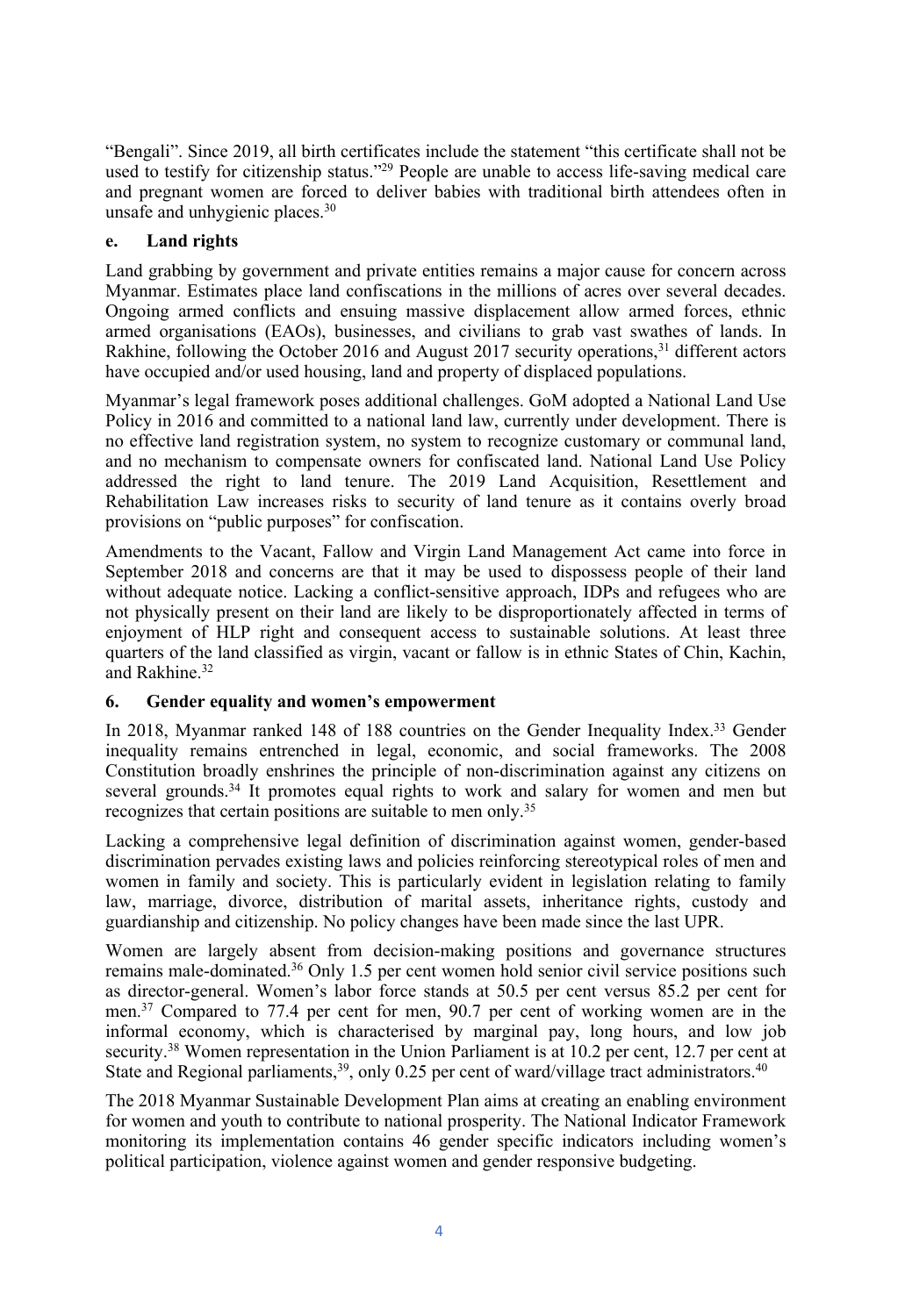GoM adopted the National Strategic Plan for the Advancement of Women 2013-2022 (NSPAW). Since 2013, significant institutional, coordination, financial, and capacity gaps have emerged. The low budget allocation to NSPAW made its implementation heavily reliant on specific line ministries, CSOs, and development partners. Institutions assigned to operationalize NSPAW lacked the necessary authority, funding, and human resources to effectively carry it out.

GoM did not repeal or amend the four laws collectively as the Protection of Race and Religion Laws. These continue to restrict religious freedom and inter-faith marriages, while imposing discriminatory population control measures. These laws disproportionately impact on women'<sup>s</sup> rights enhancing gender disparity.

The National Sexual and Reproductive Health and Rights Policy covering six key priority areas, 41 finalized in 2019, has not been officially released. The adoption of the Five-Year Strategic Plan for Reproductive Health (2014-2018) and the National Social Protection Strategic Plan and initial roll-out of the maternal and child cash transfer program constitute important steps towards gender equality and women empowerment.

#### **a. Violence against women**

Myanmar'<sup>s</sup> legal framework provides inadequate protection for women from violence, despite amendments to the Penal Code increasing sanctions for rape of minors. GoM has ye<sup>t</sup> to adopt the draft law for the prevention and protection of violence against women. Limited consultations with CSOs occurred and concerns remain about the scope of criminal offences covered, and protection and suppor<sup>t</sup> provided to victims and witnesses of sexual violence, including conflict-related sexual violence.

UN mechanisms documented cases of systematic sexual and gender-based violence, including rape and sexual slavery, against ethnic women and girls by the Tatmadaw. <sup>42</sup> Many women and girls were raped or subject to other forms of sexual violence in Rakhine during the 2016 and 2017 security operations.

In December 2018, GoM signed the Joint Communique on Conflict-Related Sexual Violence but the joint action plan to implement the communique is not ye<sup>t</sup> finalized. <sup>43</sup> GoM indicated that the action plan will be <sup>a</sup> national action plan not requiring UN endorsement. While the Government held some consultations with the UN, the plan remains weak on accountability, monitoring and survivor protection.

While violence against women remains pervasive, data are limited. According to Demographic and Health Survey (2015-2016), 21 per cent of ever-married women have experienced physical, sexual, or emotional violence within the family. The UAGO has developed <sup>a</sup> training curriculum on Effective Prosecution Reponses to Violence against Women and Girls. Based on this, 40 prosecutors were trained as trainers and conducted cascading training to 120 prosecutors across three regions. UAGO is currently planning to develop SoPs for prosecutors on effective handling of GBV cases. Additionally, MoHS endorsed GBV Clinical Guidelines in 2018 and Department of Health launched Case Management Standard Operating Procedures for Child Protection and GBV in 2019. Since 2019, police with suppor<sup>t</sup> from the UN have been strengthening efforts to respond to genderbased violence through contextualized and multi-sectoral training programmes to cases of violence involving women and children. In 2019, the Ministry of Social Welfare, Relief and Resettlement (MoSWRR) agreed to implement <sup>a</sup> national prevalence survey on violence again women with technical suppor<sup>t</sup> from UN. A national steering committee under the leadership of MoSWRR was established.

### **7. Civil and political rights**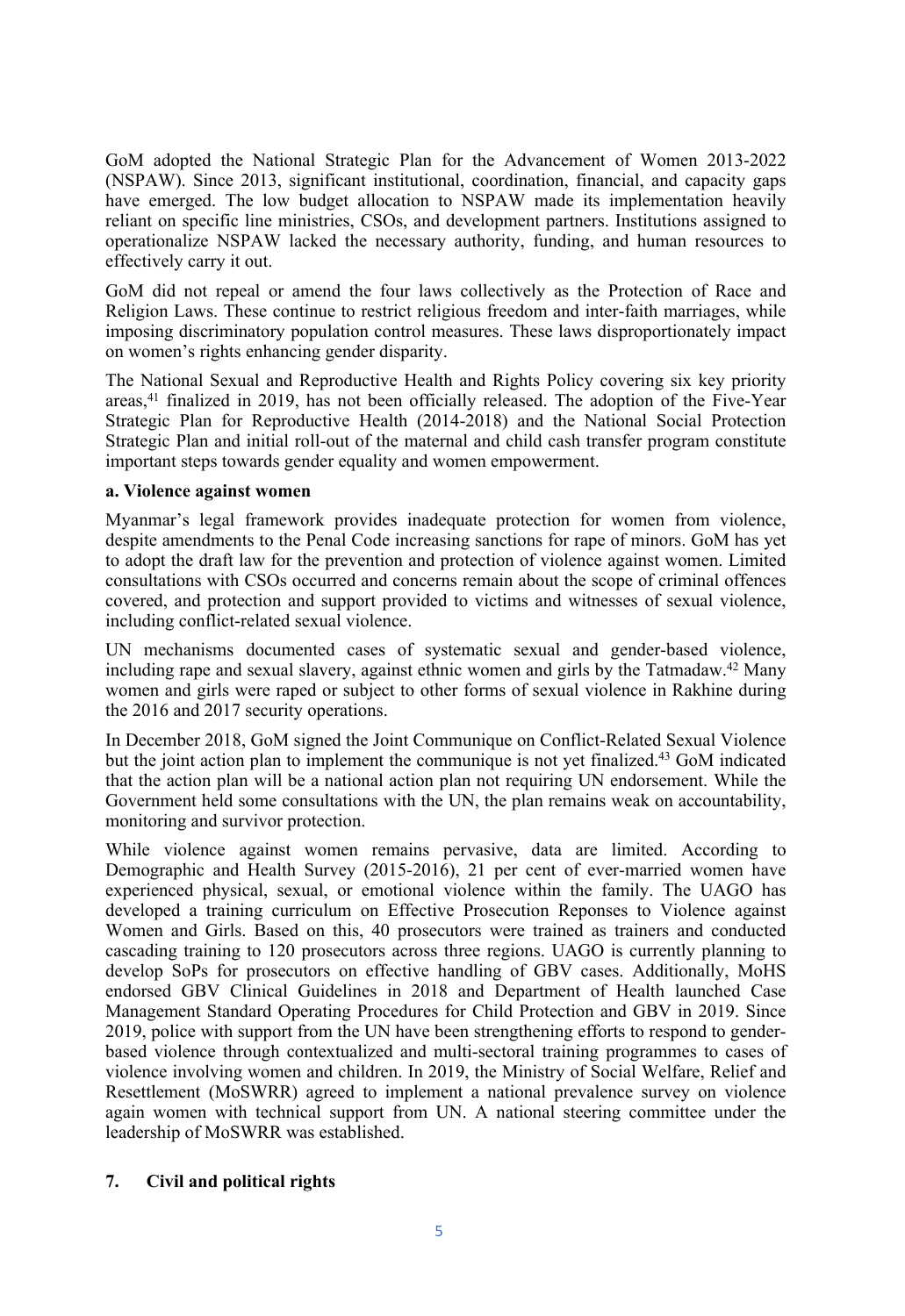### **a. Freedoms of expression and of assembly**

The Myanmar Press Council in consultation with journalists, CSOs, UN, and international organizations submitted <sup>a</sup> revised version of the News Media Law in 2019 and <sup>a</sup> draft Right to Information law in 2018 to the Government for consideration. GoM and Parliament have ye<sup>t</sup> to consider the revised laws. This package of proposed reforms is intended to address the current laws limiting access to information. Of further concerns is the systematic use of Article 66(d) of the 2013 Telecommunications Law, suppressing freedom of expression and curtailing investigative reporting. Journalists, artists, and civil society continue to face prosecutions for defamation for online or offline criticisms of the military or GoM. 44 The 2017 amendments to the law reduce imprisonment for online defamation from three to two years. 45 In 2017, the Parliament passed the Law Protecting the Privacy and Security of Citizens, which provides for further criminalization of defamation. The 2020 National Records and Archives Law includes <sup>a</sup> weak presumption that information should be accessible to the public after its secrecy classification has ended but gives the governmen<sup>t</sup> the power to arbitrarily refuse access.

On 20 June 2019, GoM ordered all mobile network providers to suspend internet services in nine townships in Rakhine and Chin States. <sup>46</sup> On <sup>1</sup> September, the order was partially lifted in five townships 47 but imposed again on 3 February 2020. The internet shutdown has significant humanitarian and public health implications given the intensification of the conflict between the Tatmadaw and the Arakan Army (AA) and the COVID19 pandemic.

A draft law on hate speech remains pending in Parliament. In January 2020, the Ministry of Foreign Affairs indicated that the Ministry of Home Affairs (MoHA) is pushing through the law for adoption by the Parliament. MoHA has not carried out public consultations. The draft law relies heavily on censorship and criminal penalties as means of countering hate speech. Calls for replacing it with positive actions in accordance with the Rabat Plan of Action have increasingly surfaced due to lack of public consultations in the drafting process and fear that the law will further contribute to limit freedom of expression. The use of social media, notably Facebook, to incite violence, discrimination and hatred remains pervasive across the country.

Ongoing restrictions on peaceful assembly and prosecutions of many activists under the Right to Peaceful Procession and Peaceful Assembly Law continue to curb civic space<sup>48</sup> creating serious concerns in view of the upcoming elections.

#### **b. Statelessness and citizenship**

Based on the 2008 Constitution and 1982 Citizenship Law, the citizenship process fails to comply with international standards, discriminates on the basis of race, does not contain adequate safeguards to ensure the acquisition of citizenship by foundlings and children who would otherwise be stateless. The 1982 Law also introduced <sup>a</sup> hierarchy of citizenship categories that effectively prescribes different categories of citizens, who have access to different rights, including in terms of political participation. <sup>49</sup> An arbitrary and discriminatory application of the Law has been used to erode citizenship rights of Rohingya leading to their statelessness. <sup>50</sup> Other ethnic and religious minority or marginalized groups, as well as people defined by the authorities as being of mixed blood<sup>51</sup> are also affected by this situation.

In 2017, the Rakhine Advisory Commission made several recommendations<sup>52</sup> on which GoM has not ye<sup>t</sup> acted. In 2014, GoM introduced National Verification Cards (NVCs) indicating it was <sup>a</sup> first step in the process to apply for citizenship. However, these cards are not linked to <sup>a</sup> process to restore or acquire citizenship rights and have instead been linked to <sup>a</sup> deterioration of pre-existing rights. Rohingya largely refuse NVCs because the process requires them to record as "Bengali" and is disconnected from acquisition of citizenship.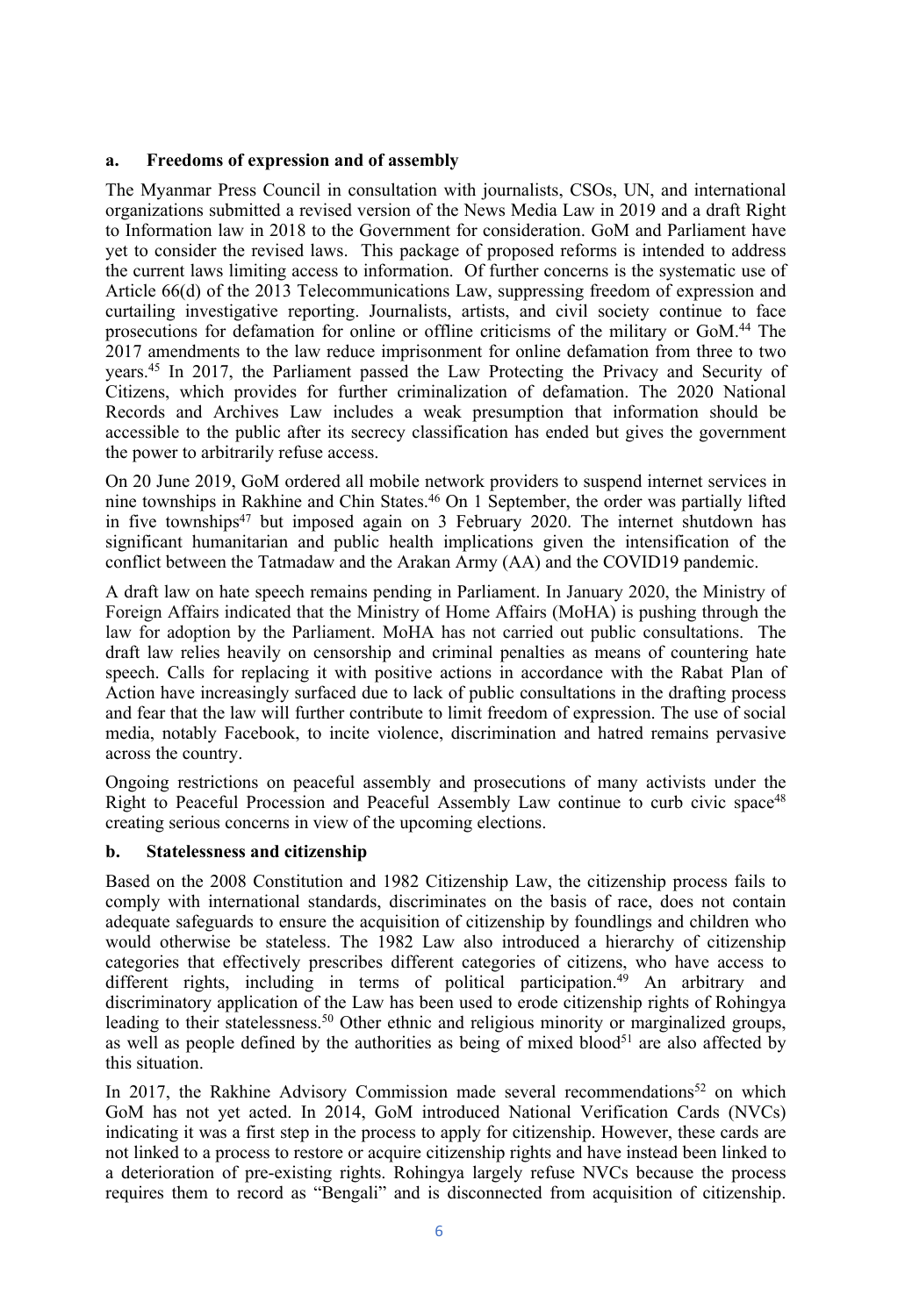GoM has increasingly linked the possession of NVCs to activities that were previously undertaken without the document, such as movement, access to livelihoods and basic services.<sup>53</sup>

### **c. Elections**

Under the Constitution, 25 percen<sup>t</sup> of parliamentary seats are reserved for representatives of the Tatmadaw. As constitutional amendments require <sup>a</sup> majority over 75 percent, the military has <sup>a</sup> de facto veto.

These are concerns in terms of the prospects for free and fair elections. Election laws contain discrepancies in relation to the rights to vote, stand for elections, form and participate political parties result in different classes of citizens having different political rights. The 2014 amendments to the Political Parties Registration law require leaders of political parties to be "full" citizens and members of parties to be "full" or "naturalized" citizens. Some groups including members of ethnic and religious minority groups, individuals serving prison sentences, declared of unsound mind and insolvent are ineligible to vote. This disproportionately affects members of unrecognized religious and ethnic minorities, notably Rohingya, as they lack citizenship rights. Voting procedures for IDPs, migrant workers abroad, and of people in conflict-affected areas represen<sup>t</sup> additional serious concerns. Electoral activities, including campaign rallies and voting, may also be disrupted by the ongoing violence, especially in Rakhine and Chin, undermining the credibility of the process.

### **8. Right to life, liberty and security of the persons**

### **a. Death Penalty**

Myanmar retains the death penalty but has not executed individuals since 1988. Nine individuals are currently sentenced to death. 54 In 2019, two persons were sentenced to death for the murder of lawyer Ko Ni in January 2017.

### **b. Internally displaced persons**

Approximately 274,000 people are internally displaced in Kachin, Shan, Rakhine, Chin, and Kayin. Over 106,000 persons are in <sup>a</sup> situation of protracted displacement in Kachin and Shan, with an estimated 40,000 in areas under EAOs' control in eastern Kachin.<sup>55</sup> Over 855,000 Rohingya sought refuge in Bangladesh following the 2016 and 2017 security operations. Around 600,000 stateless Rohingya remain in Rakhine, including approximately 130,000 living in poor conditions in IDP camps in central Rakhine since 2012. As of July 2020, more than 77,000 people were reported to be displaced in sites due to ongoing conflict between the AA and Tatmadaw in Rakhine and Chin states.

Key protection risks include threats to life and physical integrity from shooting and shelling prior to and during displacement, loos of property, landmine and UXO contamination, limited freedom of movement, forced recruitment by armed actors, heightened risk of trafficking, violations of their HLP rights in places of origin, difficulties in accessing civil documentation and lack of access to livelihoods and health services. In November 2019, GoM launched <sup>a</sup> National Strategy on IDP Resettlement and IDP Camp Closure. UNCT welcomed the launch of the strategy, which reflects important international standards around durable solutions, including voluntariness, dignity and safety. Serious concerns remain regarding the approach, predating the Strategy, to camp closure in central Rakhine. GoM has declared three camps closed<sup>56</sup> having constructed new housing in or beside these sites without consultations with IDPs or without taking steps to enable freedom of movement and access to services and livelihoods. 57 IDPs in camps declared closed continue to face heavy constraints on freedom of movement, limiting their access to livelihoods, healthcare, and education outside the so-called "closed" camps, increasing their reliance on humanitarian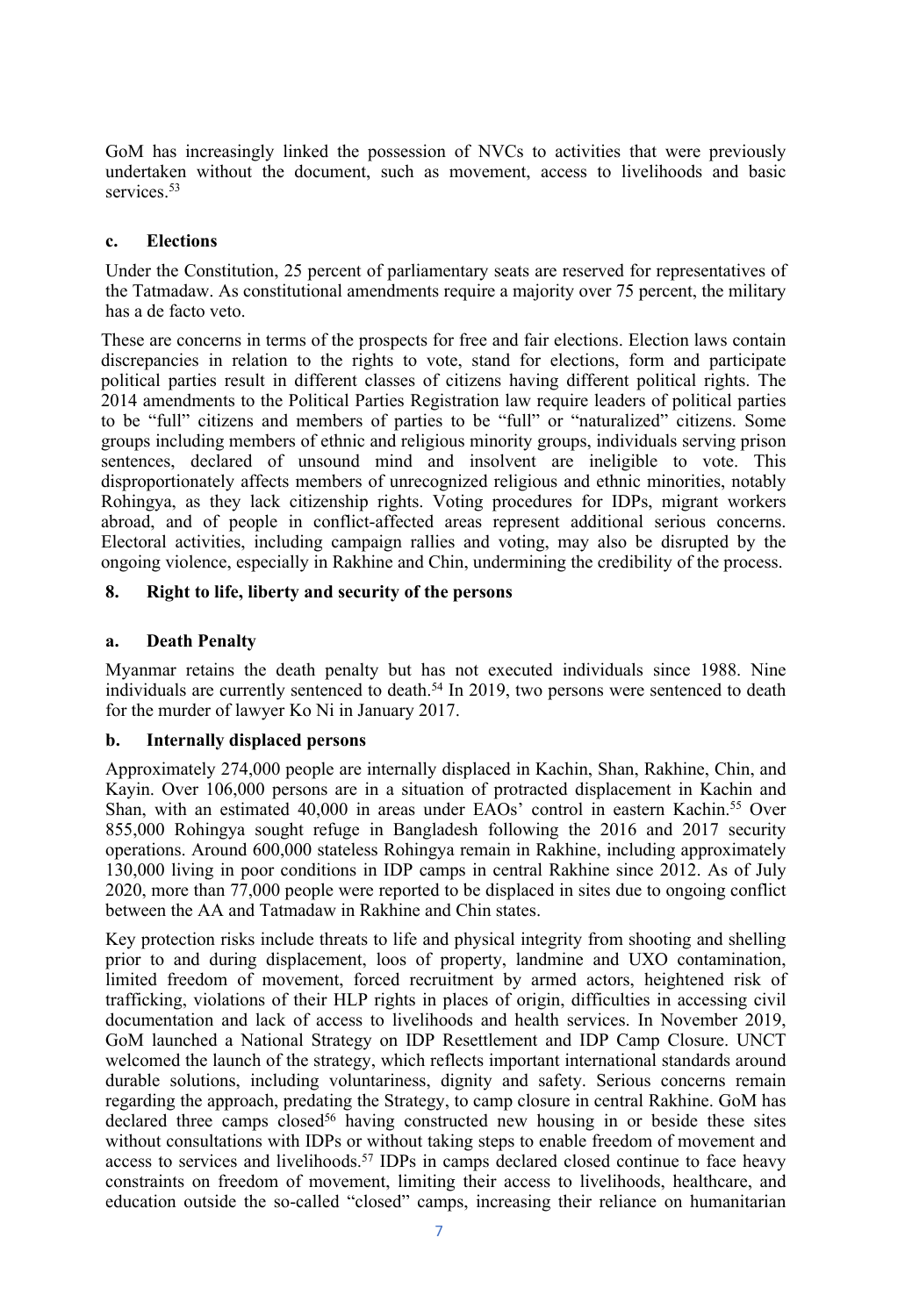assistance.<sup>58</sup> Concerns arose about steps taken since early 2020 to close a fourth IDP camp in central Rakhine, Kyauk Ta Lone with <sup>a</sup> population of around 1,000, displaced from nearby Kyaukpyu town in 2012. IDPs publicly objected to their proposed relocation to <sup>a</sup> flood-prone site adjacent to the current IDP camp, where they expec<sup>t</sup> to remain cut off from livelihoods and services.

In Kachin, de-escalation in armed conflict since 2018 has created space for discussions on potential solutions for IDPs. Dialogue between the UNCT, civil society, and governmen<sup>t</sup> interlocutors on possible suppor<sup>t</sup> in this regard continues. However, serious obstacles persist, including landmine and UXO contamination, complex housing, land and property rights issues, and lack of basic services in potential return or resettlement areas.

### **c. Humanitarian access**

Humanitarian access has declined. In Rakhine, as of March 2020, humanitarian organizations estimated they could reach roughly half of sites hosting persons displaced due to ongoing conflict between the Tatmadaw the AA. Even in accessible sites, restrictions on the duration of travel authorization and the types of suppor<sup>t</sup> that can be provided continue to undermine the ability of humanitarian organizations to fully cover needs. Township-level restrictions on access to conflict-affected rural areas have been in place for <sup>a</sup> large majority of humanitarian organizations since early 2019. The introduction of additional requirements for travel authorization in late 2019 resulted in interruptions in ongoing programming for <sup>a</sup> large number of Sittwe-based organizations for several months.

In Shan and Kachin, movement by humanitarian personnel outside main towns has remained extremely challenging, with the situation in northern Shan further complicated by the volatility of the security environment. Despite the absence of major conflict incidents in Kachin since 2018, UN and INGOs have not received governmen<sup>t</sup> authorization to access areas under EAO control since mid-2016.

### **d. Repatriation**

On 23 November 2017, Myanmar and Bangladesh signed <sup>a</sup> bilateral arrangemen<sup>t</sup> for the repatriation of displaced persons from Rakhine in Bangladesh and established <sup>a</sup> Joint Working Group on repatriation. <sup>59</sup> On 6 June 2018, UNHCR and UNDP signed <sup>a</sup> memorandum of understanding with GoM to suppor<sup>t</sup> creation of conditions conducive for voluntary, safe, dignified and sustainable repatriation of refugees.

Myanmar and Bangladesh announced two attempts to repatriate refugees in November 2018 and August 2019 neither of which materialized. There has been an absence of progress in addressing the root causes of forced displacement, as Rohingya in Rakhine continue to face restrictions on citizenship, freedom of movement<sup>60</sup> and access to services.

At the end of 2019, 93,333 verified refugees resided in nine temporary camps along the Thai-Myanmar border. Under <sup>a</sup> joint programme of the governments of Thailand and Myanmar, 1,039 refugees returned to Myanmar since 2016, with 875 returning in 2019. These repatriation processes are ongoing however the presence of armed groups, ongoing armed conflicts in Myanmar, limited access to fundamental services, presence of landmines, and recognition of HLP rights are some of the main barriers to return.<sup>61</sup>

### **e. Forced labour**

The Constitution<sup>62</sup> stipulates exceptions to the prohibition of forced labour and both Penal Code provisions and the Ward or Village Tract Administration Act criminalizing forced labour have not been adequately enforced. Tatmadaw, and some EAOs, continue largely to enjoy impunity for using civilians for forced labour. According to the ILO Committee on the Application of Standards, perpetrators among the Tatmadaw soldiers only faced internal disciplinary action with the single exception of <sup>a</sup> punishment under section 374 of the Penal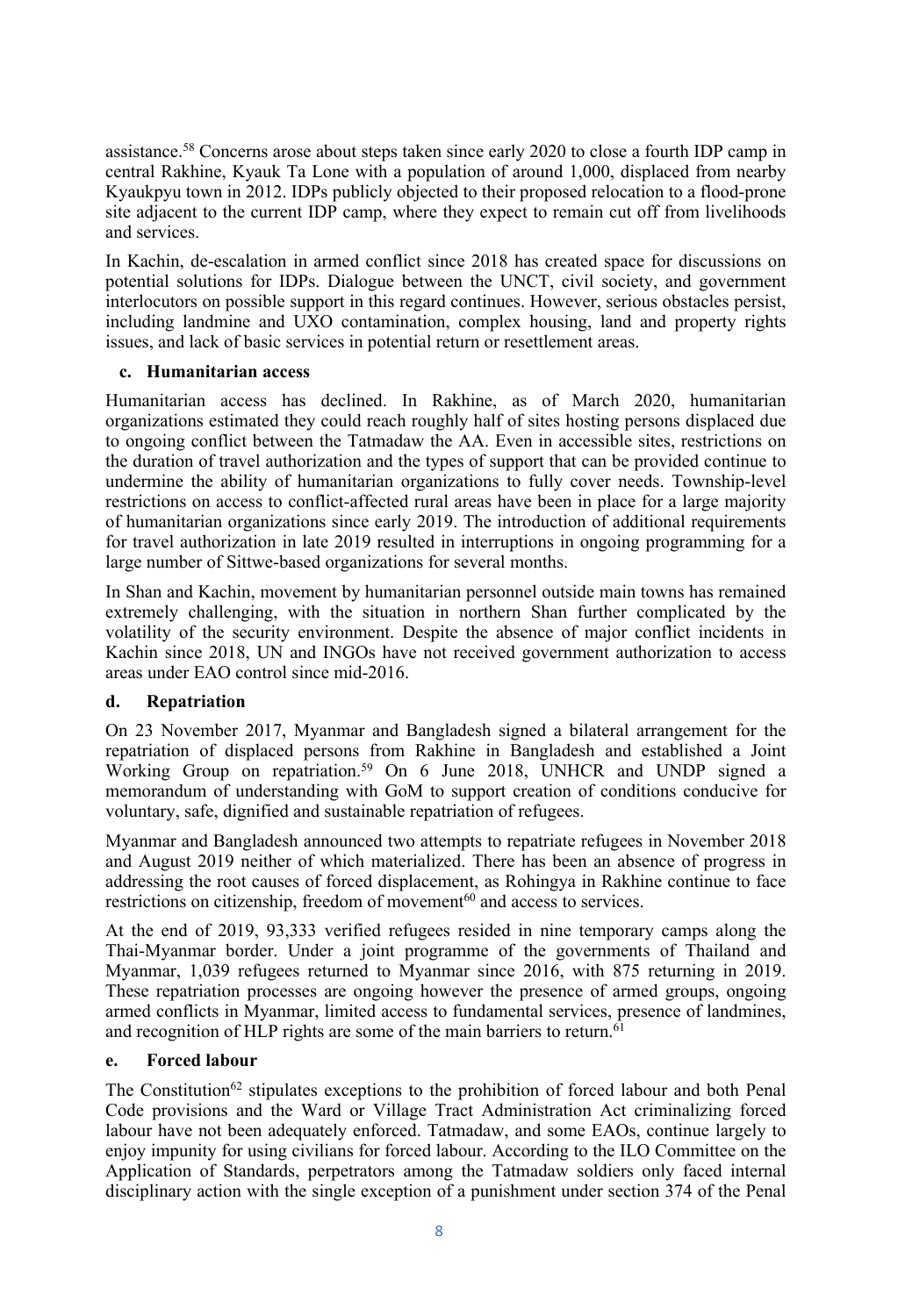Code. 63

### **f. Children in armed conflict**

Children continue to suffer amid ongoing conflicts with the Tatmadaw and other EAOs listed for recruitment and use of children. 64 In 2017, Tatmadaw was listed also for killing and maiming; and rape and other forms of sexual violence against children. Women and child victims represen<sup>t</sup> almost half of casualties from landmines and improvised explosive devices. 65 Protracted forced displacement in Kachin, Rakhine, and northern Shan also puts children at further risk of violence and abuse. In January 2019, the President established the Inter-ministerial Committee for Preventing Grave Violations against Children in Armed Conflict and <sup>a</sup> subsidiary working group to spearhead its efforts to preven<sup>t</sup> the six grave violations against children. GoM developed <sup>a</sup> plan however the plan is not <sup>a</sup> joint action plan with the UN as required under the SC 1612. 2019's Child Rights Law outlines specific rights of children during armed conflict, including the right to protection from physical, psychological and sexual violence, neglect or exploitation,<sup>66</sup> and criminalizes any violation.<sup>67</sup> Notably, military courts maintain jurisdiction over any Tatmadaw violation. <sup>68</sup> Minimum age for conscripting or enlisting <sup>a</sup> person into armed forces is now at 18. The Law also calls for rehabilitation measures and provides that children shall be provided appropriate assistance to ensure their proper reintegration into society.

GoM'<sup>s</sup> engagemen<sup>t</sup> with the UN on children and armed conflict resulted in two visits – in 2018 and 2020 – by the SRSG on Children and Armed Conflict. Two trainings for Tatmadaw on the six grave violations in 2018 and 2019 were delivered. GoM received the SRSG on Sexual Violence in Conflict in 2017 and 2019.

Since the signing in 2012 of the Joint Action Plan (JAP) between the Government and the UN to end and preven<sup>t</sup> recruitment and use of children, nearly 1,000 children and young people have been identified and released from the ranks of the Tatmadaw and at least 738 of them have received support for their reintegration into civilian life.<sup>69</sup> In the 2019 Annual Report of the UN Secretary-General on Children and Armed Conflict, the Tatmadaw was delisted for recruitment and use of children.

### **g. Peace process**

On 15 October 2015, GoM and eight EAOs signed the Nationwide Ceasefire Agreement (NCA) and two EAOs signed in 2017. Signatories created the Joint Ceasefire Monitoring Committee (JMC) and agreed to hold the Union Peace Conference (UPC), supported by the Union Peace Dialogue Joint Committee. Both the JMC and UPDJC have been criticized for not being inclusive. 70 Since late 2018, the work of JMC and UPDJC have been severely hampered when two EAOs<sup>71</sup> withdrew their participation due to disagreements with the Tatmadaw. Since then, formal peace talks have stalled, and negotiations are to resume in August 2020. Since October 2015, three rounds of UPC were organized with <sup>a</sup> total of 51 agreements reached in July 2018.

Between December 2018 and September 2019 Tatmadaw declared unilateral ceasefires,<sup>72</sup> excluding <sup>a</sup> conflict between the AA and the Tatmadaw in Rakhine State which is intensifying. 73 Since 2015, conflicts continued in Kachin and Shan and at lower intensity in other ethnic States. Between 2017 and 2018, thousands of civilians in Tanai Township in Kachin were caught between the Tatmadaw and the Kachin Independent Army without sufficient food or water. Casualties from the fighting, landmines, UXOs, and inadequate living conditions continue to be counted in some ethnic minority areas.

### **h. Protection of civilians**

In Rakhine, security operations by the Tatmadaw against the Rohingya in 2016 and 2017 resulted in thousands of deaths and the displacement of over 850,000 civilians. UN found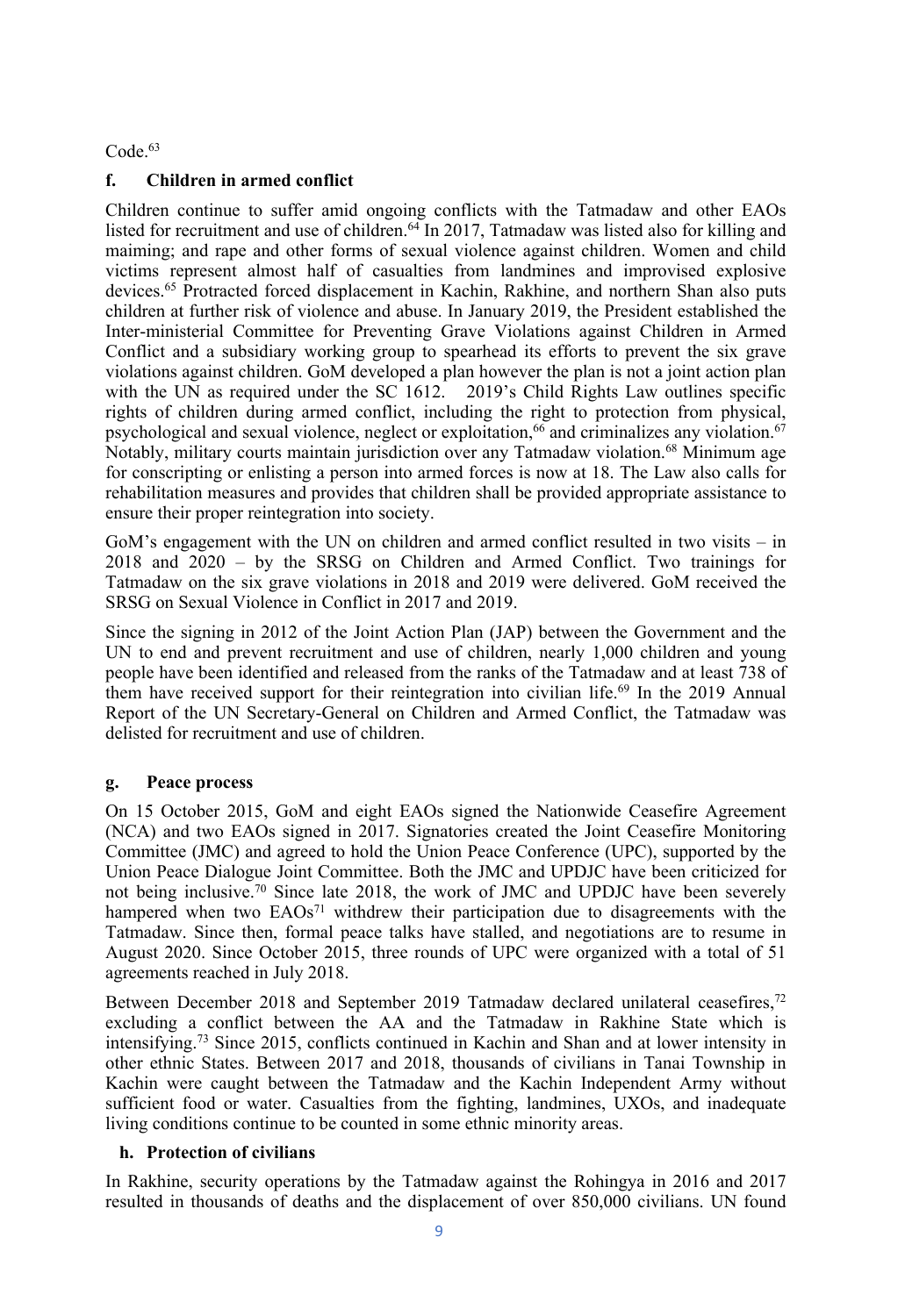that over 300 villages were burnt down and of houses, schools, marketplaces, and mosques systematically destroyed. 74 Sexual and gender-based violence was documented to an extent that may constitute the graves<sup>t</sup> crimes under international law.

The escalation of armed conflict between the Tatmadaw and the AA since January 2019 has displaced tens of thousands and resulted in hundreds of civilian casualties. 75 The first quarter of 2020 saw an intensification in fighting, with <sup>a</sup> marked increase in clashes involving artillery shelling and air strikes in populated areas. Local sources reported more than 300 casualties during March and April 2020, including 16 children.

Violence against humanitarian personnel was also confirmed, with <sup>a</sup> WHO driver killed by gunfire in Minbya Township in Rakhine on 21 April 2020 and <sup>a</sup> WFP-contracted truck coming under fire in Paletwa Township in southern Chin the following month.

Civilians in northern Shan have continued to be affected by sporadic armed conflicts between the Tatmadaw and EAOs, and among EAOs. An estimated 26,000 people in northern Shan were temporarily displaced due to conflict over the course of 2019. Landmines and UXO contamination are <sup>a</sup> major problem in Shan, Kachin and Kayin as well as, increasingly since early 2019, in Rakhine and southern Chin.

Destruction of houses and civilian infrastructure, displacement, loss of livelihood opportunities, denial of humanitarian access, food insecurity due to disruption of markets and commercial activities, widespread landmine and UXO contamination and limited access to fundamental services are among the major concerns related to protection of civilians.

#### **i. Arbitrary arrest and detention**

Since 2015, <sup>a</sup> number of political prisoners were released. However, as of January 2020 at least 647 political prisoners remain detained, of whom 73 are serving prison sentences.<sup>76</sup> GoM continues to detain and prosecute individuals under politically motivated charges by seemingly arbitrarily applying provisions on defamation and national security. Two Reuters journalists who reported on a massacre in Rakhine in 2017 were sentenced to seven years' imprisonment before receiving <sup>a</sup> Presidential pardon after serving 18 months.

During the 2016 and 2017 security operations in Rakhine, numerous individuals were allegedly arrested and their whereabouts remains unknown. Young ethnic minority men are routinely arrested and detained based on their perceived association or suppor<sup>t</sup> of EAOs. In 2019, in Rakhine hundreds of men were detained, several died in detention, and dozens were charged with unlawful association with the AA. On 23 March 2020, GoM declared the United League of Arakan and AA as <sup>a</sup> terrorist group, with the President declaring them unlawful association under Section 16 of the Unlawful Associations Act.

#### Endnotes

<sup>&</sup>lt;sup>1</sup> Covenant on Economic, Social and Cultural Rights was ratified by Myanmar on 6 October 2017.

<sup>&</sup>lt;sup>2</sup> Convention on the Rights of the Child Optional Protocol on Children in Armed Conflict was ratified by Myanmar on 27 September 2019.

<sup>&</sup>lt;sup>3</sup> Convention on the Elimination of Discrimination against Women was ratified by Myanmar on 27 July 1997.

<sup>4</sup> In June 2019, the Special Rapporteur on freedom of expression requested <sup>a</sup> country visit for the first half of 2020, which was postponed by the Government. In November 2019, the Working Group on Arbitrary Detention reques<sup>t</sup> for <sup>a</sup> country visit was declined.

<sup>5</sup> MNHRC has <sup>a</sup> "<sup>B</sup> status", meaning that it is partially compliant with the United Nations Paris Principles.

 $6$  A/HRC/43/59.

<sup>7</sup> [https://www.icj.org/cijlcountryprofiles/myanmar-introduction/judges/independence-and-impartiality-judicial](https://www.icj.org/cijlcountryprofiles/myanmar-introduction/judges/independence-and-impartiality-judicial-integrity-and-accountability/)[integrity-and-accountability/](https://www.icj.org/cijlcountryprofiles/myanmar-introduction/judges/independence-and-impartiality-judicial-integrity-and-accountability/), Report of the Fact-Finding Mission on Myanmar, A/HRC/39/CRP.2, Para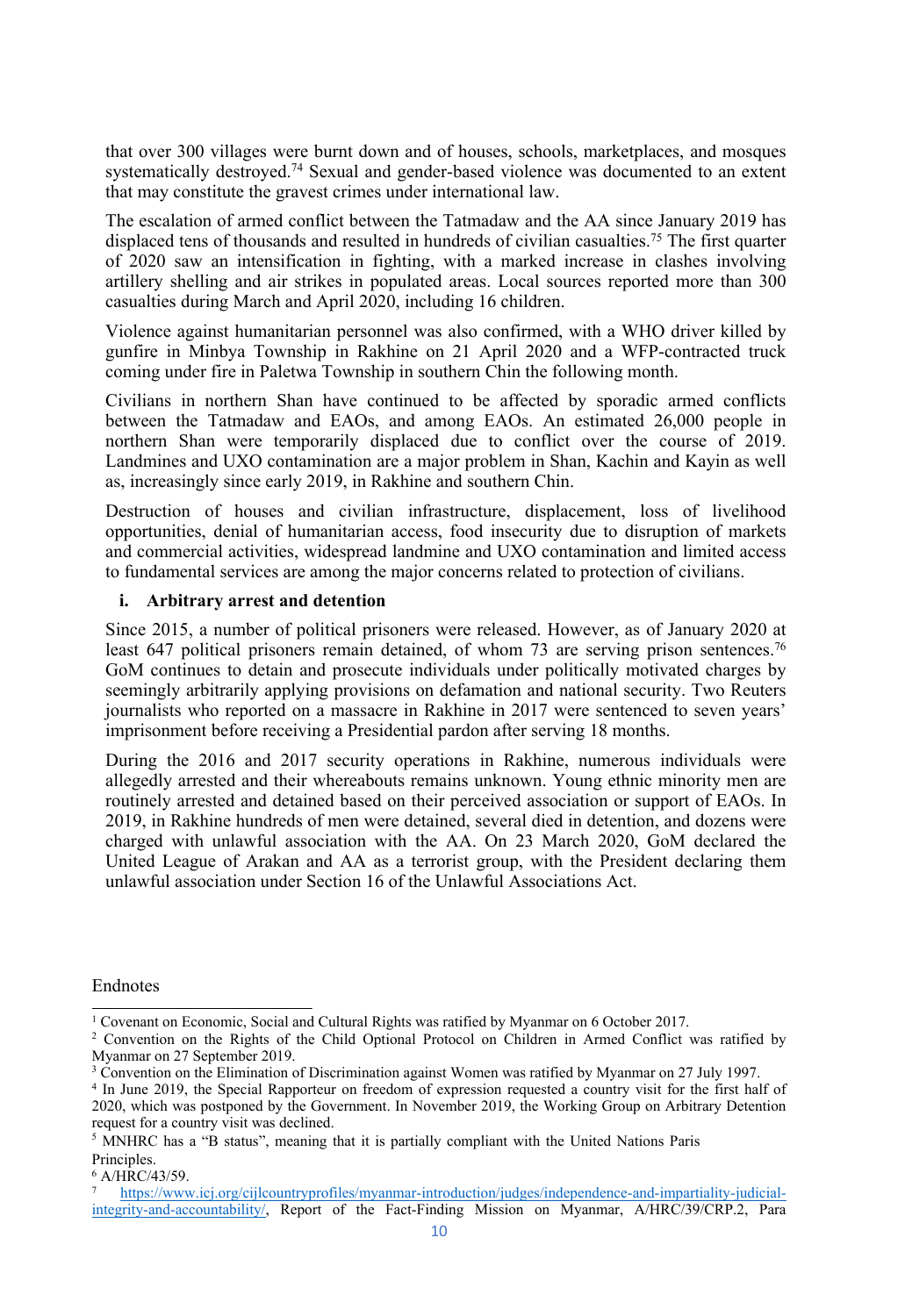1585-1590

<sup>8</sup> A/HRC/39/CRP.2

<sup>9</sup> A/HRC/43/59.

<sup>10</sup> A national strategic framework on improving health in prisons coupled with the development of peer education manual for health in prisons will contribute to better health care through effective application of the SOPs. <sup>11</sup> Report of the Fact-Finding Mission on Myanmar, A/HRC/42/50, Para 27.

<sup>12</sup> Defence Services Act.

<sup>13</sup> The case refers to the execution of 10 civilians captured by the Tatmadaw in Inn Din village, Maungdaw Township, Rakhine State.

14 See A/HRC/42/50, Para 97.

<sup>15</sup> A/HRC/42/50, Para 99.

<sup>16</sup> <https://cacj-ajp.org/web/myanmar/juvenile-courts>.

<sup>17</sup> <http://www.apcjj.org/sites/default/files/paper.pdf>.

<sup>18</sup> KG refers to Kindergarten.<br> $^{19}$  2017 M

19 2017 Myanmar Living Condition Survey (MCLS), [https://reliefweb.int/sites/reliefweb.int/files/resources/Myanmar-Living-Conditions-Survey-2017-Socio-](https://reliefweb.int/sites/reliefweb.int/files/resources/Myanmar-Living-Conditions-Survey-2017-Socio-Economic-Report.pdf)[Economic-Report.pdf](https://reliefweb.int/sites/reliefweb.int/files/resources/Myanmar-Living-Conditions-Survey-2017-Socio-Economic-Report.pdf).

<sup>20</sup> For example, the net middle school enrollment in urban areas was 81 per cent, compared to 68 per cent in rural areas. Shan and Rakhine States had the lowest rates, with 54 per cent and 58 per cent, while Mandalay, Yangon and Kachin had over 80 per cent. Gender gaps exist with boys' enrollment rates falling behind girls at these levels, both in rural and urban areas.

<sup>21</sup> A/HRC/42/50.

<sup>22</sup> MCLS, 2017.

<sup>23</sup> CSO, UNDP and WB 2019.

<sup>24</sup> <http://www.fao.org/3/ca5330en/ca5330en.pdf>.

<sup>25</sup> MLCS, 2017.

<sup>26</sup> This ration is the highest in South-East Asia where the average is 27, see DHS 2015/16.

<sup>27</sup> DHS 2015/16 figures for nutrition.

<sup>28</sup> Rohingya families have additional hurdles and fees to register children.

<sup>29</sup> As proof of filiation is crucial to determine Myanmar nationality, there are concerns that this statement may lead to challenges in acquisition of citizenship documents later in life, particularly among children of minority or marginalized groups.

<sup>30</sup> A/HRC/42/CRP.5, Para 152-155.

<sup>31</sup> A/HRC/42/CRP.5.

32 [https://www.newsdeeply.com/refugees/articles/2019/03/15/land-confiscation-is-latest-barrier-to-return-for](https://www.newsdeeply.com/refugees/articles/2019/03/15/land-confiscation-is-latest-barrier-to-return-for-myanmars-displaced)[myanmars-displaced](https://www.newsdeeply.com/refugees/articles/2019/03/15/land-confiscation-is-latest-barrier-to-return-for-myanmars-displaced).

<sup>33</sup> <https://myanmar.unfpa.org/en/node/15284>.

<sup>34</sup> Article 348.

<sup>35</sup> Article 352.

<sup>36</sup> Women held less than 30% of Director-General positions in all but three ministries and only 10% of gazette roles in the General Administration Department are women. Women'<sup>s</sup> representation in the Union Parliament the contraction of the contraction of the contraction of the contraction of the contraction of the contraction of the contraction of the contraction of the contraction of the contraction of the contraction of th

<https://www.mm.undp.org/content/myanmar/en/home/presscenter/articles/2020/international-womens-day.html>, <https://www.mm.undp.org/content/myanmar/en/home.html>

<sup>37</sup> ADB, UNDPA, UNFPA and UN Women, Gender Equality and Women'<sup>s</sup> Rights in Myanmar. <sup>A</sup> Situation Analysis, 2016, p. 221.

38 2015 Myanmar Labor Force Survey.

<sup>39</sup> Asia Foundation 201.6

<sup>40</sup> Asia Development Bank (2016). Gender Equality and Women'<sup>s</sup> Rights in Myanmar: <sup>A</sup> Situation Analysis. The 2012 Ward or Village Tract Administration Law requires that ward/village tract administrators be elected by heads of households, meaning that many women are denied that right because men are most commonly the head of the household.

<sup>41</sup> The priority areas are maternal, newborn, and child health; family planning; adolescents' sexual and reproductive health and rights; gender and gender-based violence; special groups; and reproductive health morbidities.

<sup>42</sup> A/HRC/43/18, A/HRC/42/50.

43 [https://www.un.org/sexualviolenceinconflict/press-release/joint-communique-signed-between-the-united](https://www.un.org/sexualviolenceinconflict/press-release/joint-communique-signed-between-the-united-nations-and-the-government-of-myanmar-to-prevent-and-respond-to-conflict-related-sexual-violence-in-myanmar/)[nations-and-the-government-of-myanmar-to-prevent-and-respond-to-conflict-related-sexual-violence-in-](https://www.un.org/sexualviolenceinconflict/press-release/joint-communique-signed-between-the-united-nations-and-the-government-of-myanmar-to-prevent-and-respond-to-conflict-related-sexual-violence-in-myanmar/)

[myanmar/](https://www.un.org/sexualviolenceinconflict/press-release/joint-communique-signed-between-the-united-nations-and-the-government-of-myanmar-to-prevent-and-respond-to-conflict-related-sexual-violence-in-myanmar/) 44 <https://rsf.org/en/myanmar>, <https://cpj.org/blog/2019/07/myanmar-press-freedom-restricted-laws-conflict.php>.

<sup>45</sup> In August 2017, the parliament adopted minor amendments to the 2013 Telecommunications Law. The amended Law "permits judges to release people on bail, allows only those directly affected, or with permission from those directly affected, by the offense to press charges, and reduces the maximum prison sentence to two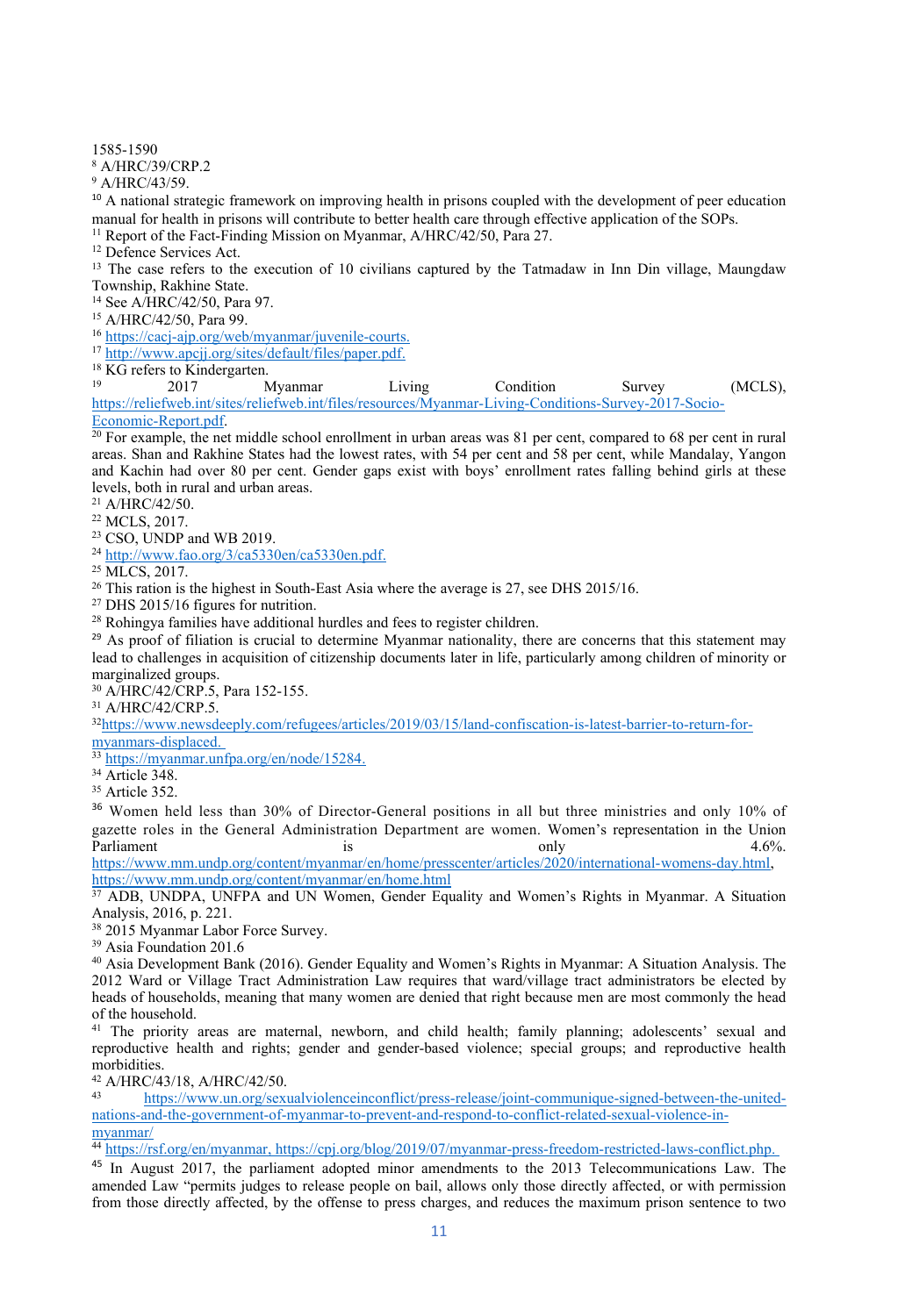years" for <sup>a</sup> range of offenses under article 66, but with no amendments to article 66(d) that restricts freedom of speech. [https://www.loc.gov/law/foreign-news/article/burma-telecom-law-amended-but-key-defamation](https://www.loc.gov/law/foreign-news/article/burma-telecom-law-amended-but-key-defamation-provision-remains-unchanged/)prov[ision-remains-unchanged/](https://www.loc.gov/law/foreign-news/article/burma-telecom-law-amended-but-key-defamation-provision-remains-unchanged/).

46 The townships are Mrauk-U, Minbya, Kyauktaw, Ponnagyun, Rathedaung, Buthidaung, Maungdaw, and Myebon townships in Rakhine State and in Paletwa in Chin State.

<sup>47</sup> The township in which the order was lifted and then imposed again are Buthidaung, Maungdaw, Rathedaung, and Myebon townships in northern Rakhine, and Paletwa Township in Chin State.

<sup>48</sup> In January 2020, Ohn Hla, Karen environmental and land rights defender was sentenced to one month in jail, along with three others for protesting without authorization under article 19 of the law. <https://www.hrw.org/news/2020/02/28/myanmar-release-four-activists-jailed-peaceful-protest>

49 Section 3 of the 1982 Citizenship Law defines "Nationals" as "the Kachin, Kayah, Karen, Chin, Burman, Mon, Rakhine or Shan and ethnic groups as have settled in any of the territories included within the State as their permanen<sup>t</sup> home from <sup>a</sup> period prior to 1185 B.E, 1823 AD are "Burma citizens". Section 4 of the 1982 Citizenship Law provides that the "Council of the State may decide whether any ethnic group is <sup>a</sup> national or not". The list of 135 regularly features in State publication, including for example "The Working People'<sup>s</sup> Daily" issue of 26 September 1990 ("Our Union of Myanmar where 135 national races reside").

<sup>50</sup>[https://www.unhcr.org/rohingya-emergency.html?gclid=EAIaIQobChMIo-](https://www.unhcr.org/rohingya-emergency.html?gclid=EAIaIQobChMIo-OUqNOC6AIVRoWPCh3Eow5iEAAYASAAEgJTx_D_BwE)

[OUqNOC6AIVRoWPCh3Eow5iEAAYASAAEgJTx\\_D\\_BwE](https://www.unhcr.org/rohingya-emergency.html?gclid=EAIaIQobChMIo-OUqNOC6AIVRoWPCh3Eow5iEAAYASAAEgJTx_D_BwE)

<sup>51</sup> It is worth mentioning that from 1948 up to the 1980s the term "indigenous races" was only partly defined in legislation. After the entry into force of the 1982 Citizenship Law and its 1983 Procedures, the Government released <sup>a</sup> list of 135 recognized "national ethnic groups", which, according to the 1982 Citizenship Law, automatically acquire citizenship at birth.

<sup>52</sup> The recommendations suggested reviewing the 1982 Citizenship Law, acknowledging the arbitrary deprivation of citizenship of the Rohingya community, and restoring their citizenship rights through <sup>a</sup> speedy administrative process developed through meaningful consultation with the Rohingya community. Advisory Commission on Rakhine State, Final Report, *Towards <sup>a</sup> peaceful, fair and prosperous future for the people of Rakhine* (August 2017), pp. 26-28.

<sup>53</sup> Despite Government claims, holding an NVC does not facilitate the recognition of citizenship, enjoyment of fundamental rights such as freedom of movement, and it does not appear to result in Rohingya being granted citizenship.

<sup>54</sup> <http://www.worldcoalition.org/Myanmar>.<br><sup>55</sup> In Kachin State, over 97,000 IDPs reside in 138 camp or camp like settings and another 9,634 are staying with host families, boarding schools or rented accommodation. Approximately 40,000 are in areas under the control of EAOs.

<sup>56</sup> The three camps are Nidin (Kyauktaw Township), Kyein Ni Pyin (Pauktaw Township) and Taung Paw (Myebon Township).

<sup>57</sup> Majority of IDPs in these sites continue to express a preference to return to their areas of origin.

<sup>58</sup> The UNCT has reiterated its readiness to work with authorities to bridge the gap between what the National Strategy seeks to achieve and the approach to camp closure to date. There is <sup>a</sup> concrete risk that <sup>a</sup> similar approach will be replicated for the closure of other IDP camps in Myanmar in 2020 and measures taken by the Government to close the Kyauk Ta Lone IDP camp in Kyaupyu confirms these risks.

<sup>59</sup> Dhaka Tribune, Rohingya repatriation: Joint working group formed, repatriation process to begin by January 23, 19 December 2017.

<sup>60</sup> Between November 2019 and February 2020, around 570 Rohingya were arrested while travelling within Myanmar and charged for traveling without documents. Of these, 64, including 23 children, were convicted to up to two years imprisonment with hard labour, while 221 await conclusion of their trial.

<sup>61</sup> In Kayin, both national and international staff have limited access to Hpa-pun Township, east of Kyaukkyi Township in Bago Region, where most IDPs are residing, due to challenges in obtaining travel authorizations from both governmen<sup>t</sup> and EAOs. In Kachin, increasing restrictions on humanitarian access in 2017, 2018 and 2019 pose serious operational obstacles with international staff having access to 40% of the population, while national staff can reach 60% in the government-controlled areas.

<sup>62</sup> Article 359.

63 International Labour Organization, Observation (CEACR), available from [https://www.ilo.org/dyn/normlex/en/f?p=NORMLEXPUB:13100:0::NO::P13100\\_COMMENT\\_ID:3957004](https://www.ilo.org/dyn/normlex/en/f?p=NORMLEXPUB:13100:0::NO::P13100_COMMENT_ID:3957004)

64 Tatmadaw were delisted in June 2020 for recruitment and use of children. Other listed parties include KNU/KNLA; DKBA, KNU/KNLA-PC, KNPP-KA, USWA, KIO/KIA, RCSS-SSA. See, [https://www.un.org/ga/search/view\\_doc.asp?symbol=S/2019/509&Lang=E&Area=UNDOC](https://www.un.org/ga/search/view_doc.asp?symbol=S/2019/509&Lang=E&Area=UNDOC).

65 In 2018, seven children were recruited and 64 were used by Tatmadaw in 2018. In addition, 32 incidents, involving the killing and maiming of children were confirmed the same, resulting in the death of 16 children and injury to 39 children, mainly caused by landmines, explosive remnants of war and improvised explosive devices, crossfire, air strikes by the Tatmadaw, gunshots by Border Guard Police.

<sup>66</sup> CRL s. 62(a).